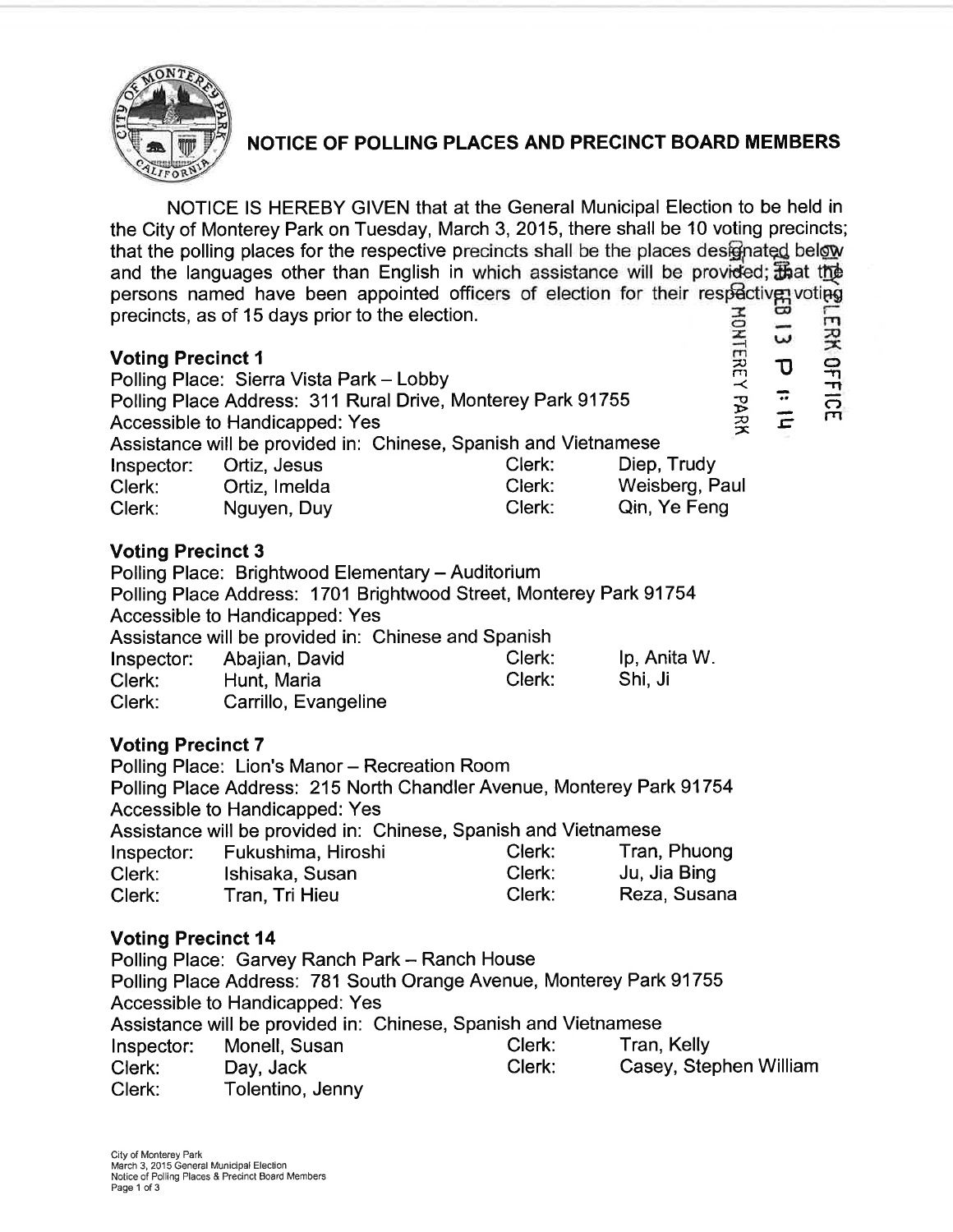## Voting Precinct 16

Polling Place: George Elder Park - Community Room, Red Table Polling Place Address: 1950 Wilcox Avenue, Monterey Park 91755 Accessible to Handicapped: Yes Assistance will be provided in: Chinese and Spanish lnspector: Montgomery, Belinda Clerk: Phoong, Ann Clerk: Tiangco, Tomas<br>Clerk: Weisberg, Adele Weisberg, Adele

### **Voting Precinct 17**

Polling Place: Service Club House - Lobby Polling Place Address: 440 South McPherrin Avenue, Monterey Park 91754 Accessible to Handicapped: Yes Assistance will be provided in: Chinese and Spanish lnspector: Gomez, Jessie Clerk: Zuniga, Jessie Clerk: Leong, Charles Clerk: Tseng, Do-Do Hsu<br>Clerk: Erhard, Richard Miles Clerk: Tanni (Kelly) Yu Ye Tanni (Kelly) Yu Yeung

## Voting Precinct 24

Polling Place: George Elder Park, EP2 Community Room, Blue Table Polling Place Address: 1950 Wilcox Ave, Monterey Park 91755 Accessible to Handicapped: Yes Assistance will be provided in: Chinese and Spanish Inspector: Herrera, Alejandro Clerk: Fukushima, Atsuko Clerk: Lee, Fu- Meei Clerk: Bonfiglio, Trudy Clerk: Lo, Susan

# Voting Precinct 26

Polling Place: Pacific Baptist Church - Lounge Polling Place Address: 2233 Findlay Avenue, Monterey Park91754 Accessible to Handicapped: Yes Assistance will be provided in: Chinese and Spanish lnspector: Rocha, Tom Clerk: Dineros, Francis Inspector: Rocha, Tom Clerk: Dineros, Francis<br>Clerk: Zuniga, Albert Clerk: Flores, Li Shon Clerk: Li, Lillian

# Voting Precinct 43

Polling Place: Residential Garage Polling Place Address: 1915 Arriba Drive, Monterey Park 91754 Accessible to Handicapped: Yes Assistance will be provided in: Chinese, Spanish and Korean Inspector: Leung, Hon Keung Clerk: Park, Samuel Clerk: Vargas, Juan Clerk: Beaumont, Maria lrene Lin, Wendy Ho